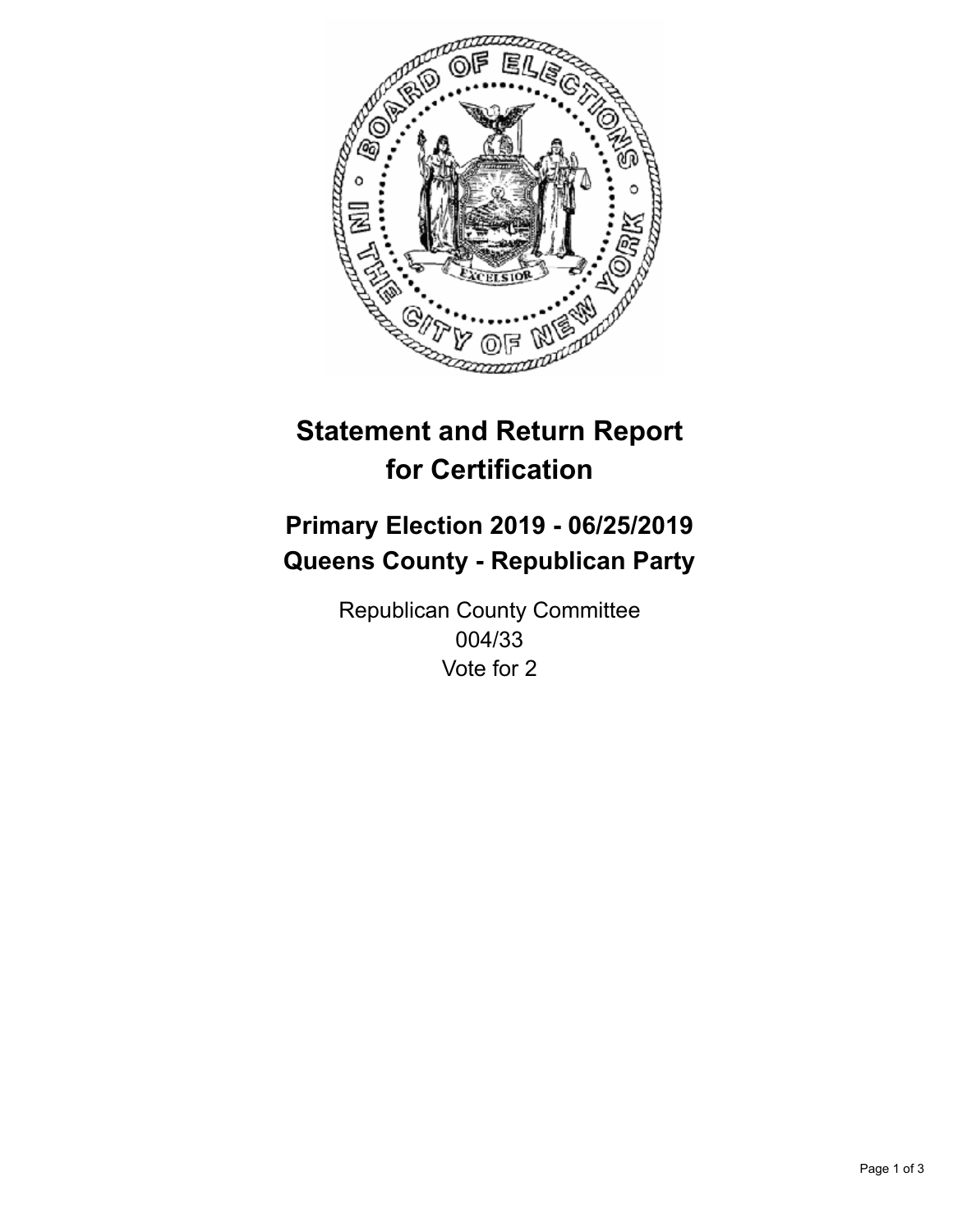

## **Assembly District 33**

| <b>PUBLIC COUNTER</b>                                    | 14       |
|----------------------------------------------------------|----------|
| <b>MANUALLY COUNTED EMERGENCY</b>                        | 0        |
| ABSENTEE / MILITARY                                      | 0        |
| AFFIDAVIT                                                | 0        |
| <b>Total Ballots</b>                                     | 14       |
| Less - Inapplicable Federal/Special Presidential Ballots | $\Omega$ |
| <b>Total Applicable Ballots</b>                          | 14       |
| <b>BEIRNE MARY ELLEN</b>                                 | 6        |
| <b>TARVINDER KAUR</b>                                    | 2        |
| <b>PAUL ENG</b>                                          | 10       |
| <b>MABEL ENG</b>                                         | 5        |
| <b>Total Votes</b>                                       | 23       |
| Unrecorded                                               | 5        |